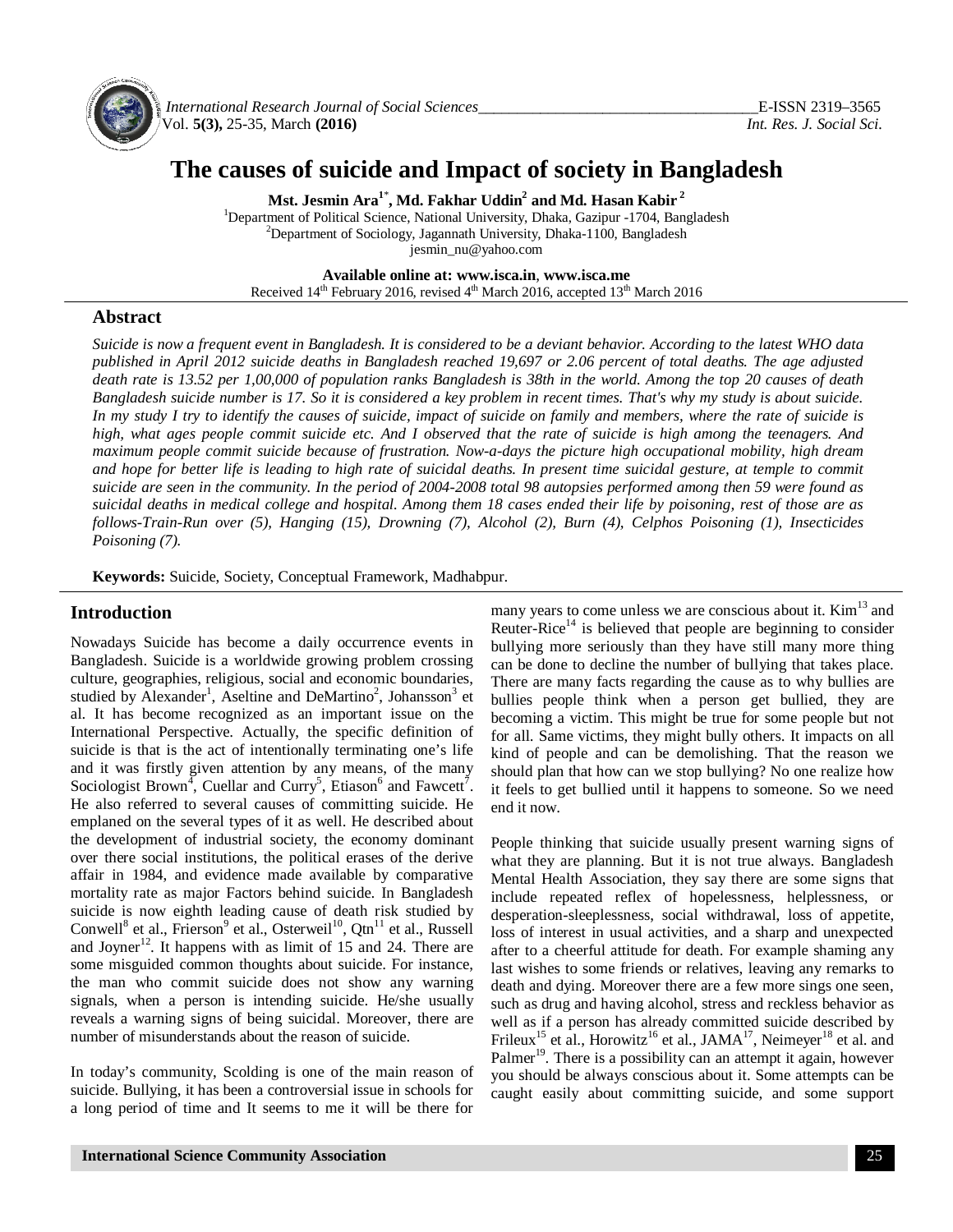groups can provide a few solutions to keep them away from committing suicide studied by Gibbons<sup>20</sup> et al., Rask<sup>21</sup> et al., Reinherz<sup>22</sup> et al. and Shain<sup>23</sup>.

**Statement of the Problem:** But nowadays suicide is so fatal that it should be marked as a serious problem. However we have other astonishing statistics it that, in the last 6 month there have been 28 cases of suicide in our Madhabpur Upazilla. Here suicide is very common. Suicide makes disorder in society. For this reason it is considered to be a problem. When a person committed suicide others are influenced by this. As a result the rate of suicide is increasing day by day. The religions traditionally consider suicide an offense towards God due to the belief in the sanctity of life. It was often regarded as a serious crime. It violates the rules and regulations of a society. It is a deviant behavior of man. In Bangladesh it creates disorder in family as well as in society so I considered 4t is a big problem for Bangladesh and for this reason I choose my assignment topic is suicide in Bangladesh. Here I focus the causes of suicide, the impact of suicide on family and society, why people commit suicide, the geographical location where the rate of suicide is high and generally what age group of people are commit suicide etc.

**Objective of the Study:** Suicide is a big problem for Bangladesh. So importance of the study is very big. It plays an important role in society. In my study I focus of the following specific objective: i. To explore the causes of suicide. ii. To focus the impact of suicide on family. iii. To focus the impact of suicide on society. iv. To explore the process of suicide. v. To explore the legal initiatives to control suicide. vi. To explore why do people commit to suicide. vii To explore the types of suicide. viii. To explore what ages people are commit to suicide more.

**Importance of the study:** With the passage of time different types of suicide occur in different stages of ages. Right now, suicide ultimately is a social threat that defames the features of a society. It never brings peace and the solution of any problems rather it impacts over family as well as society negatively. Although it is recognized that, only a fraction of the suicide in the Newspaper and media. It is becoming an important social issue in the country. So to remove and bring an easy solution of it, the importance of this study is very high. So by studying it specific terms should be marked and the best attempt should be taken to remove it. As a developing country, if we want to makes this country peaceful and stable society, as we demand about it then it is very important to make a suicide free society and bring smooth situation in country.

**Facts on Suicide:** There are various fact of human who take commit suicide frequently in our society which is given below: i. Most suicidal people are undecided about their death wish. ii. Suicide hardly happens without threatening. iii. Suicide are occur for crazy. iv. Suicide occur in both economic classes such as the upper and lower case. v. Biological factors are

responsible i.e. family history of suicide. vi. Life events (loss of a loved one, loss of a job). vii. Psychological factors such as interpersonal conflict, violence or a history of physical and sexual abuse in childhood, and feelings of hopelessness. viii. Some see suicide as a way to face social problems. ix. Others see suicide as a way to end unbearable pain. x. Some people hate themselves and think they justified to die. xi. Other sees them as a Barden to love once.

## **Conceptual Framework**

A Connatural framework is used in research to draw the possible preferred idea that attempt to connect all aspect of inquiry (e.g. Problem definitions, purpose, literatim review, methodology, date collection). So, conceptual framework can act like maps that give coherence to imperial inquiry. Conceptual framework deals with the framework of overall concept of findings, it generally includes causes of suicide, type of suicide, and impact on family. Impact on society, legal initiative and why do people commit suicide so on. With these the framework is shown below in tabular and geographical way.

## **Materials and Methods**

**Research Methodology:** Methodology is the guideline of problem solving system which contains some specific objective such as phases, tasks, methods, techniques and tools. The study is primarily based on descriptive research paper, aims to collect comprehensive information on suicide in Bangladesh. Thus the study consists of review an analysis of all available sources dealing with suicide. The secondary sources are collected by ways of consulting various newspapers, Periodicals Gazette notification, Journals and various newspaper reports and other private agencies. These have been classified and analyzed to yield information to underline gaps in researches in the areas of suicide in Bangladesh. Overly methodology indicates two types of study such as i. Qualitative method, ii. Quantitative method

Qualitative method: Quantitative method is mainly used for describing the general structures of the major part which adaptation of the scientific research, and existence of the quantitative measurement with control the theoretical variables inducing those phenomena by  $Henn^{24}$ . To conduct this research work scholar has been used semi-structured interview tool to identify some variables relating to existing situation of suicide. However, the semi-structured interview discussion is accomplished of creating valuable data in the study of nature of this research objective.

Qualitative Method: Qualitative method will be used to find out the societal and cultural geniuses, behavior image as well as decision building subject. They are the key components of analytic frames, which in turn are derived from ideas- current theoretical thinking about social life. The researcher will select some case studies by applying qualitative tools. By applying the qualitative approach, an attempt is made to understanding the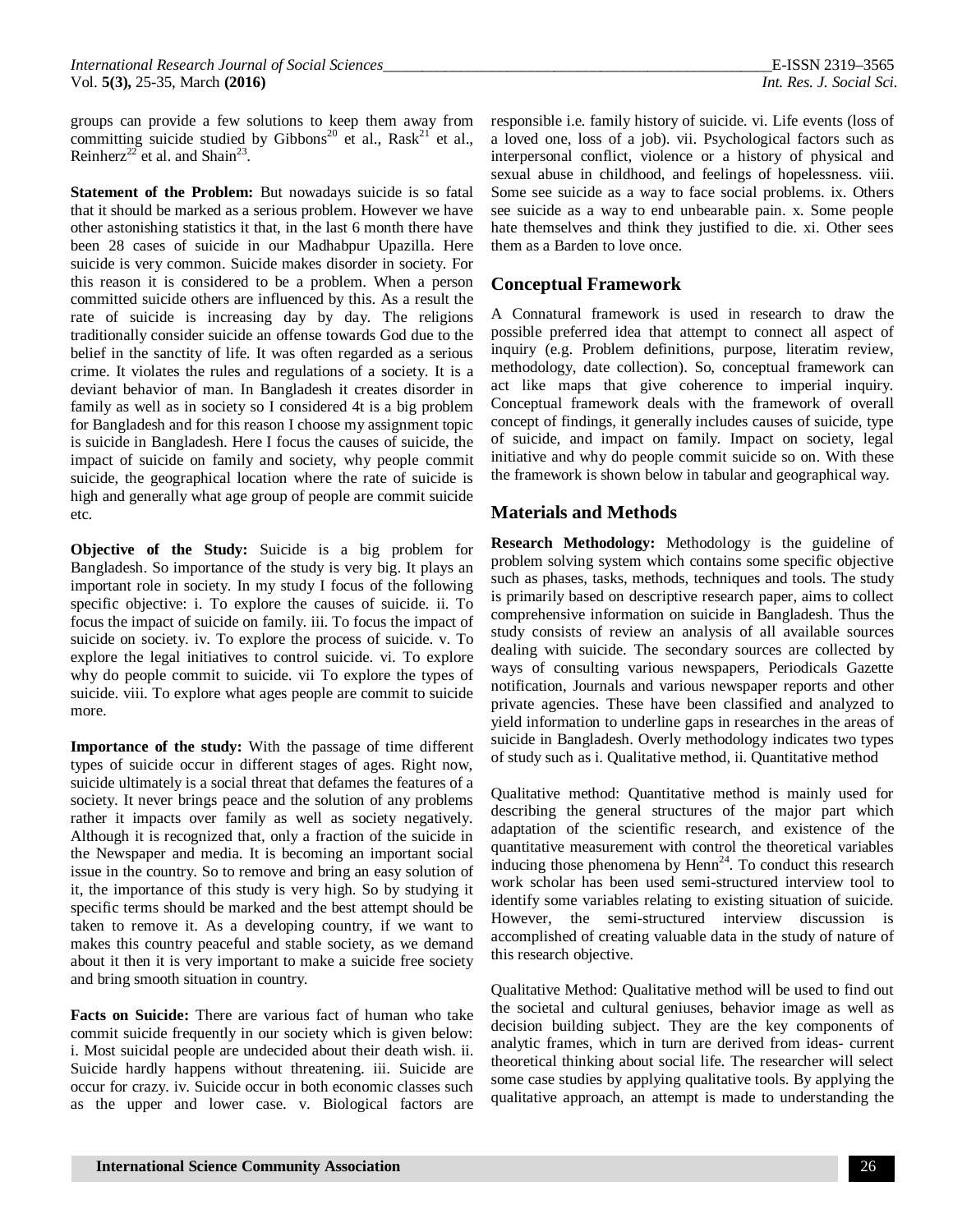cause and impact of suicide faced with harsh conditions. Moreover the form of vulnerabilities should be understood through a qualitative view.

**Selection of the Study Area:** The present study has been conducted in some rural villages located in Madhabpur in Hobigonj district. These villages have been selected because of its importance as a Suicide prone area. Before selecting the study area, rapport was built with some of the students of Jagannath University who hailed from Madhabpur Upazila. They provided valuable information of the major concentration of rural peoples in Noyapara on the bank of Khoyai River. It has been learnt from field visit that the study villagers are scattered located. For the purpose of this study we have selected eight villages from two unions namely Shahji Bazar, Ratanpur, Lamahati, Jagadispur, Noyapara. These areas were convenient to select because of its geopolitical locations and vulnerability due to suicide. The present study will be conducted in the Southern Region of the Bangladesh. The study will be covered in one district in the Sothern Region of Bangladesh. The study will cover one district in the southern part of Bangladesh named Madhabpur. Madhabpur Upazila will be selected as part of the study area.

**The Short Profile of the present Study Area:** The main study of Madhubpur Upazila area which is stand on Habigonj district. The area of Madhubpur Upazila is 220.96 square km. The Madhabpur thana was established in 1961 and was turned into an upazila in 1983. The Madhubpur upazila consists of 10 unions, 143 mouzas and 241 villages. The total Population is 220957; among of them male 50.07%, female 49.93%, Muslim 67.7%; Hindu 31.8%, Christian 0.36%, Buddhist 0.01% and others 0.13%. The Literacy average rate is literacy 30.3%; male 41% and female 19.6%. There are many occupations of Madhubpur Upazila people consider such as Agriculture (37.74%), fishing (1.76%), pisciculture (2.02%), agricultural labor (25.12%), Business (11.79%), construction (1.16%), service (3.03%), wage labor 5.69%, industry 2.82% and others 8.87%.

| <b>Cause of suicide</b>                                                                                                                                                                                                                                                  | <b>Types of suicide</b>                                                                                                                                                                                                                       | People who commit suicide                                                                                                                                                                                                                             |
|--------------------------------------------------------------------------------------------------------------------------------------------------------------------------------------------------------------------------------------------------------------------------|-----------------------------------------------------------------------------------------------------------------------------------------------------------------------------------------------------------------------------------------------|-------------------------------------------------------------------------------------------------------------------------------------------------------------------------------------------------------------------------------------------------------|
| Family feud.<br>$\bullet$<br>Lack care of parents<br>Problem among parents<br>٠<br>Isolations and loneliness<br>٠<br>Unconsciousness of Religion.<br>$\bullet$<br>Decreasing Social kinship.<br>٠<br>Sexual Harassment.<br>Physical and Mental Torture.                  | Egoistic<br>$\bullet$<br>Altruistic<br>Anomic<br>Fatalistic                                                                                                                                                                                   | $\bullet$ House wife<br>• Student<br>$\bullet$ Job Holders<br>• Debt (Bankrupt)<br>• Farmers<br>• Garments workers<br>• Business man<br>• Day Laborer                                                                                                 |
|                                                                                                                                                                                                                                                                          |                                                                                                                                                                                                                                               |                                                                                                                                                                                                                                                       |
| Legal Initiative and Step to reduce it                                                                                                                                                                                                                                   | <b>Impact on Society</b>                                                                                                                                                                                                                      | <b>Impact on Family</b>                                                                                                                                                                                                                               |
| Arrested the criminal<br>$\bullet$<br>Case file<br>Proper education<br>To create public awareness<br>$\bullet$<br>To build a civil society<br>$\bullet$<br>To Arise social norms and values<br>To<br>obey<br>religious<br>rules<br>and<br>٠<br>regulations<br>Mass media | Social Disorder<br>$\bullet$<br>Extreme poverty<br>$\bullet$<br>Frightening<br>and<br>$\bullet$<br>Alarming situation<br>Decrease<br>social<br>$\bullet$<br>status<br>upward mobility<br>of<br>defame<br>the<br>society<br>Anarchy in society | Family breaking down.<br>$\bullet$<br><b>Mental Conflict</b><br>Financial crisis<br>Family lose intimacy<br>$\bullet$<br>Depression<br>in<br>family<br>members<br>Tendency to commit suicide<br>$\bullet$<br>Traumatic stress and grief.<br>$\bullet$ |

**Figure-1 Conceptual Framework**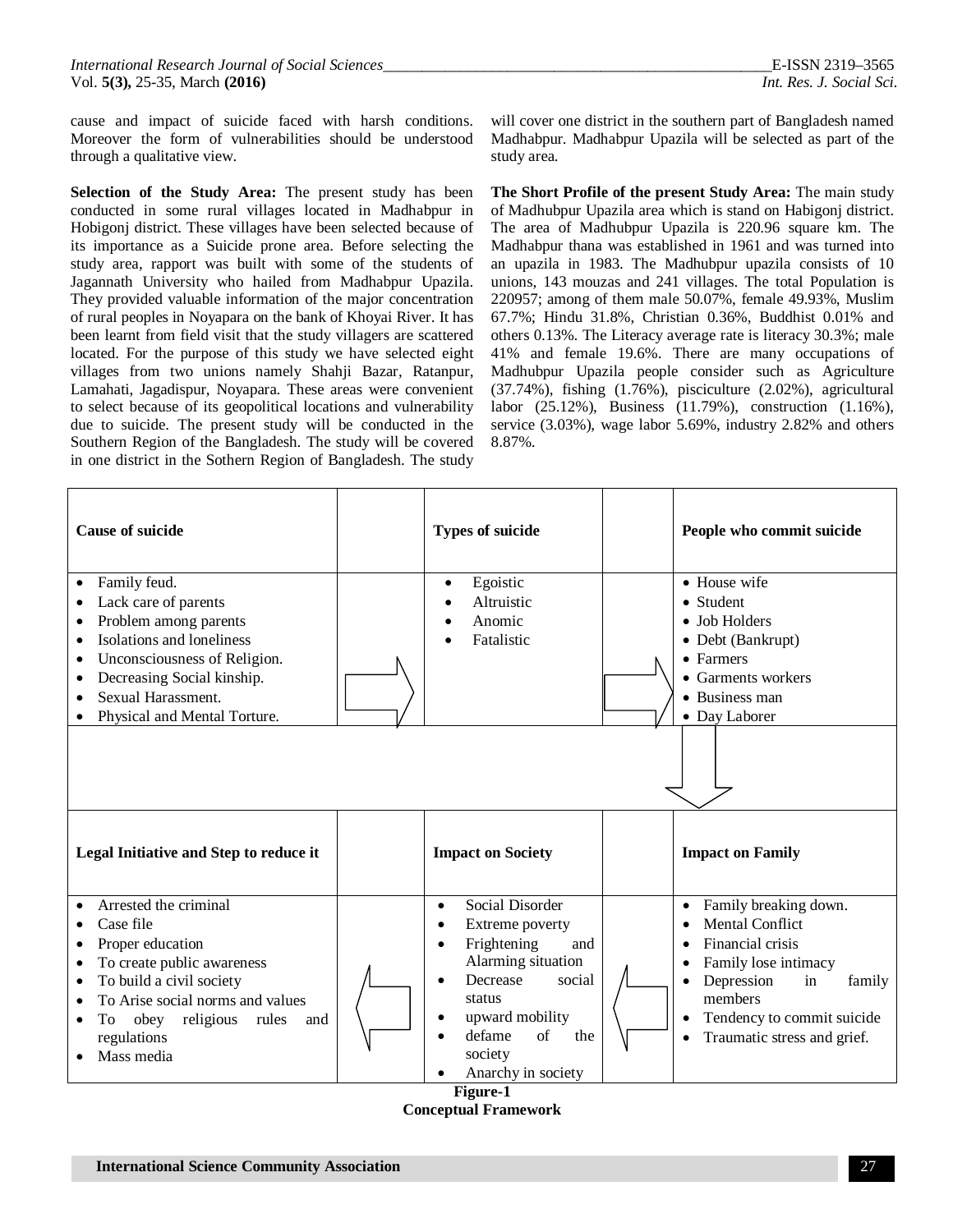| <b>Variables</b>            | Indicator               | <b>Operational definition</b>                                                                                                                                                                              | <b>Measurement</b> |
|-----------------------------|-------------------------|------------------------------------------------------------------------------------------------------------------------------------------------------------------------------------------------------------|--------------------|
| Demographic variables       | <b>Sex</b>              | The ratio of male and female                                                                                                                                                                               | Nominal            |
| Demographic variables       | Age structure           | The actual age of respondents and the population                                                                                                                                                           | Interval           |
| Socio-economic<br>variable  | Education               | The rate of suicide                                                                                                                                                                                        | Interval           |
| Socio-economic<br>variable  | Occupation              | The professions in which a person is engaged for his/her<br>livelihood.                                                                                                                                    | Nominal            |
| Socio-economic<br>variable  | Income                  | Total amount of money earned by a household from<br>different sources per month and the income of<br>indigenous women is the amount they earn by wage-Jab<br>or selling fuel wood and forest food a month. | Interval           |
| Socio-economic              | <b>Family Stricture</b> | The loss of Family Relationship                                                                                                                                                                            | Interval           |
| Socio -economic<br>variable | Violence against women  | Physical and psychological violence against women by<br>family members and others.                                                                                                                         | Nominal            |
| <b>Impact Variable</b>      | Family                  | Break down family and kinship                                                                                                                                                                              | Nominal            |
| <b>Impact Variable</b>      | Society                 | Negative aspect of the society                                                                                                                                                                             | Nominal            |
| Strategic Variable          | Awareness               | Build up a civil society                                                                                                                                                                                   | Nominal            |

|                                                           | Table-1 |  |
|-----------------------------------------------------------|---------|--|
| <b>Operational definition of the Conceptual variables</b> |         |  |
|                                                           |         |  |



**Figure-2 Map of the Madhabpur Upazila**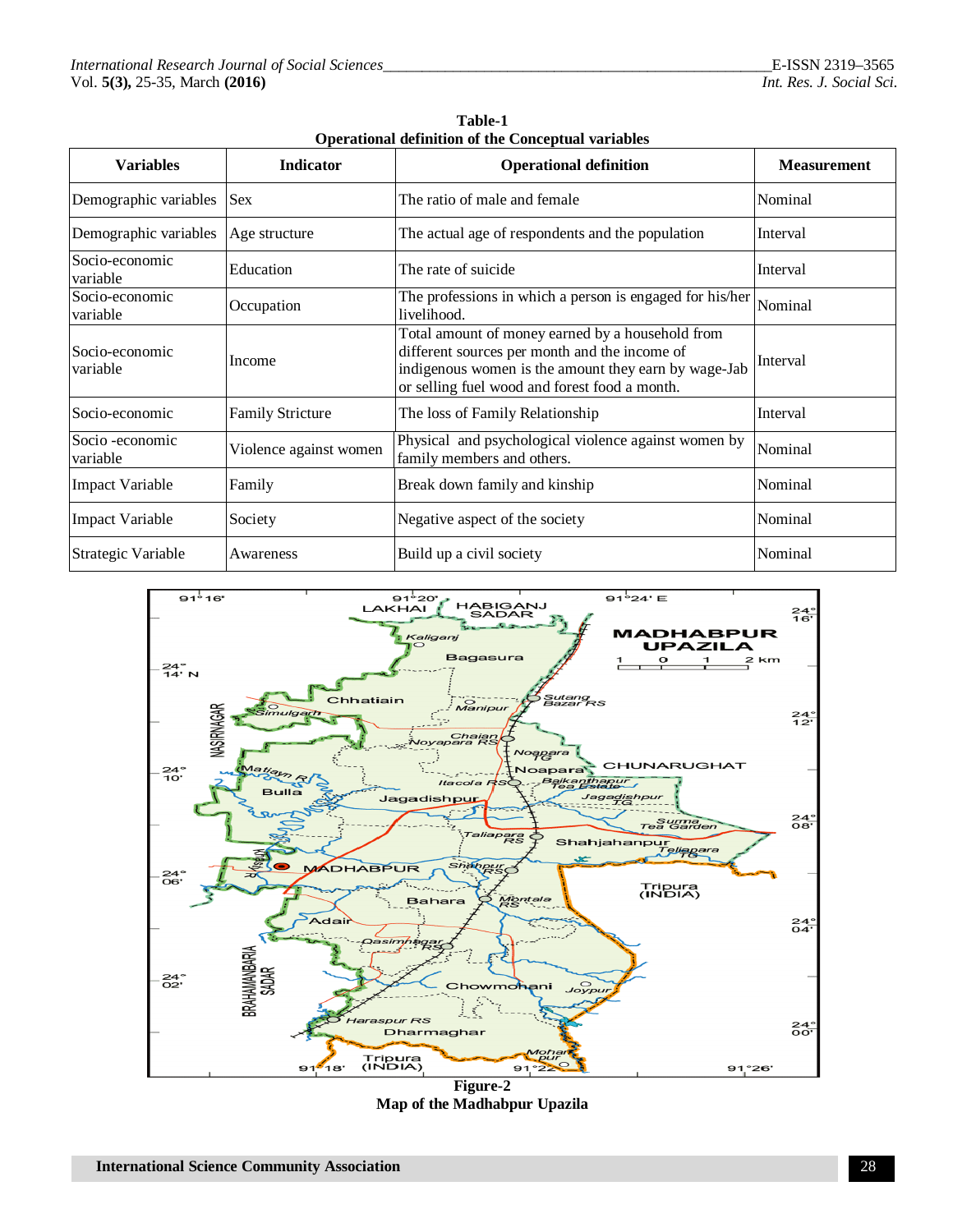**Sampling Procedure and Sample Size:** Sampling procedure is an important step in conducting any research. In statistical point of view when only a part of the population or a group of unites is taken into consideration it is called sample method of inquiry by Babbie<sup>25</sup>. Sampling is therefore the technique of selecting a representative portion of a population. Fair selected samples may portray the succinct characteristics of the population.

After the identifying the research problem and determining the most appropriate type of objective, every researcher must decide just which cases (people) are to be included as subjects in their innovative technique. In this research study 4 villages will be selective rural people of the 4 villages will be considered as study population. The household will be considered as unit of analysis. In the present study a total sample of 80 households will be selected as study population. The respondents will be selected purposively. Due to the practical of the survey study, the purposive sampling method is highly representative since purposive sampling involves the use of judgment on the part of researcher. The respondents will include both women and men in equal members (20+20) to maintain balanced gender representation. The researcher will also conduct 4 case studies among the suicide affected people. Besides, the researcher will also conduct 2 FGDs among the study population of the district. The Sample framework can be shown in the following table.

**Criteria of Samples:** The sample considered the following criteria: i. Rural men and women, ii. Age of the respondents (not less than 18 years), iii. Respondents physical and psychological capacity to response properly, iv. Voluntarily motivated to talk.

**Techniques of Data Collection:** Data collection is the process by which information is gathered from respondents by  $\text{Lin}^{26}$ . So methods of data collection are the very crucial part of any research. The data need to have the accountability and validity to sketch the representativeness of population. Both strength and objectivity of the research to great extent depend on as to how the data have been collected. Both quantitative and qualitative methods have followed in this research to achieve the objectives of the study. Quantitative data are basically used in number system, whereas qualitative data component are analytical framework, so both of them are very essential for data collection. So the researcher has collected quantitative data by administering semi-structured survey questionnaire.

To conduct the survey, a semi structured interview schedule was used containing pertinent questions in relation to the objectives of the study. Beside semi-structured interview, the qualitative data have been collected by case study, researcher's observation to the role of rural women and men in protecting environmental degradation in Madhabpur area. In addition to sample survey method, case studies were used to analyze the data in an indepth way to supplement the sample survey. The procedure of data collection and the nature of data collected by each method have discussed in the followings sections.

Sources of Data: The study is mainly depended on the data collected from primary sources. Data were collected directly from the respective field through survey, case study and also researcher's keen observation. Some secondary data have also been used to strengthen the rationality of the study and for better and comprehensive analysis. Secondary data were collected from different journals, books, research publications and other documents. Data from both secondary and primary sources helped a lot to give the study powerful logical framework.

**The procedure of data collection:** Since this research is an exploratory, the researcher has employed semi-structured questionnaire and case study technique for data collection. After establishing rapport and becoming part of the scenery, the data collections for this study have begun. Before going to interview, the researcher made an effort to create such an atmosphere in which the respondents would be comfortable to talk in an independent manner. Each interview session was with an individual respondent. The researcher tried to spend almost one or two hours with each of the respondents to discover their insights, perceptions and ideas about the nature and consequences of suicide and their roles in combating and adapt ting with suicide related problem. Both the quantitative and qualitative data have been collected in two phases. The quantitative data has collected from July 1 to July 25 while the case studies were conducted from September 3 to September 24, 2009.

**Reliability and Validity:** In the scientific research reliability and validity are the principle issues both of which are concern on the concrete measure of research study. Validity describes the scholar whether the instrument measures is correct and defined, besides reliability refers to the ability of find out the result by  $\text{Sher}^{27}$ .

**Limitations of the Study:** In conducting a research study, every research is more or less, best with the limitation on the subject of time, cost and staffing. This current research is not reserved from the limitations which are mentioned as follows- i. A good research requires a long time, but in conducting of this research there was a limited time schedule. ii. As a student, the researcher has a very limited access to the required resources. iii. Some respondents disagreed to cooperate. iv. It was a Herculean task to make them willing to answer the questions in the interview guide. v. The study was limited to rural men and woman of Madhabpur. So generalization about their situation cannot be made based on the finding for this study alone.

# **Data Analysis**

From Table-3 and Fig. 3 is indicate that the age of the person who passed his/her life. In the study the total frequency is 40. Among 100% percent, 20% percent people are commit suicide in (10-19) age, 30% percent people are commit suicide in (20- 29) age, 25% percent people are commit suicide in (40-49) age, and 17.5% percent people are commit suicide have no mention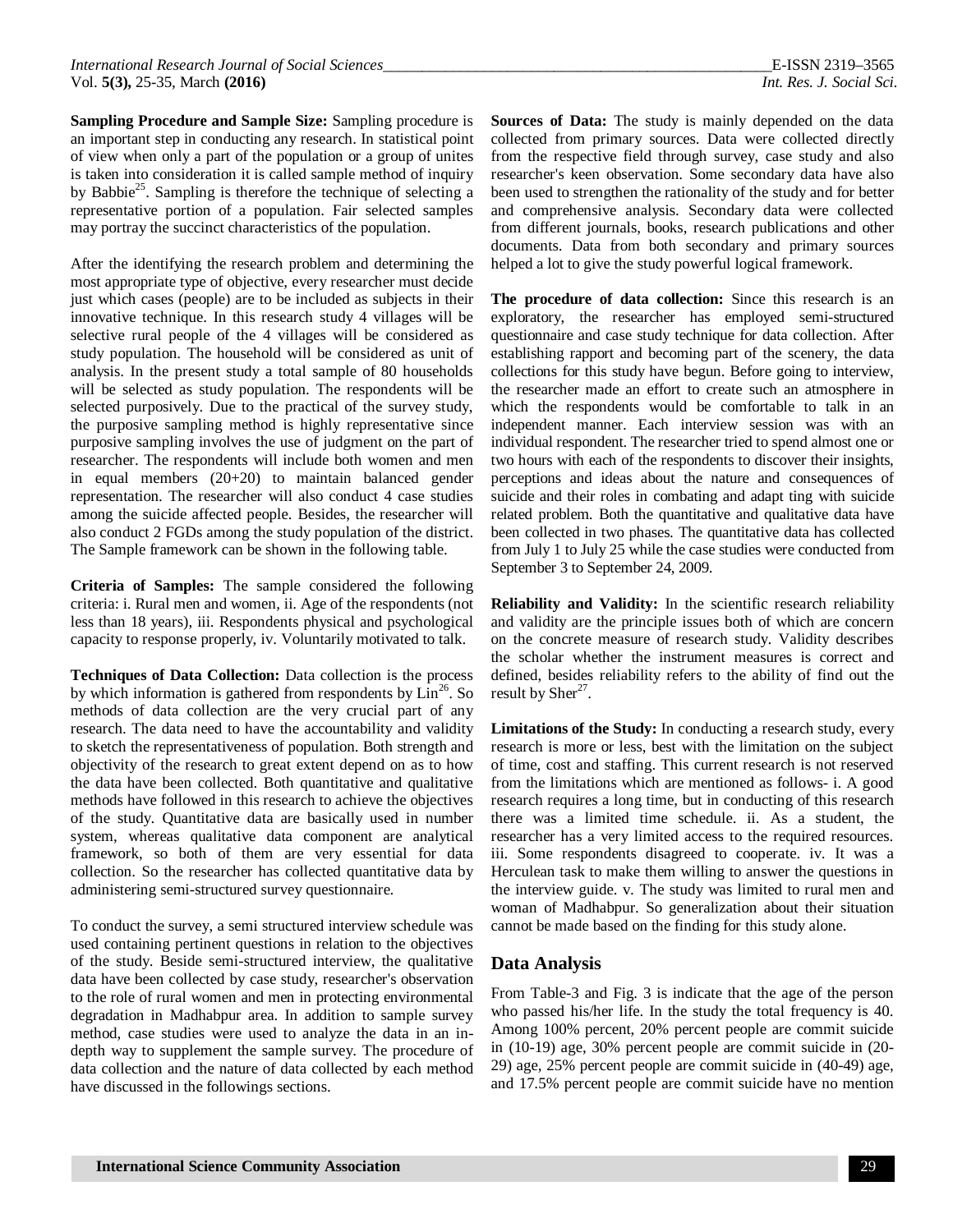about the age. The informer of my case study told teenagers are commit suicide and my content analysis also show that.

In Table-4 and Figure-4 are indicating sex of the person who passed his/her life. In my study the total frequency is 40.

Among 100 percent 35% percent people who commit suicide are male and 65% percent people who commit suicide are female. So it is observed that female suicide rate is high and my informer also agree with that.

| Determination of sample size for quantitative and qualitative study |                 |        |         |                                              |                                     |      |
|---------------------------------------------------------------------|-----------------|--------|---------|----------------------------------------------|-------------------------------------|------|
| <b>Name of District</b>                                             | Name of         | No. of | No. of  | <b>Quantitative</b>                          | Qualitative                         |      |
|                                                                     | Union           | Union  | Village | (Semi-Structure Interview)<br>Questionnaire) |                                     |      |
|                                                                     | <b>Noyapara</b> |        |         | $10(5 \text{ Women} + 5 \text{Men})$         | 1 Case Study                        | 1FGD |
|                                                                     |                 |        |         | 10 $(5 \text{ Women} + 5 \text{Men})$        | 1 Case Study                        |      |
| Hobigonj                                                            | Madhabpur       |        |         | $10(5 \text{ Women} + 5 \text{Men})$         | 1 Case Study                        | 1FGD |
|                                                                     |                 |        |         | 10 (5 Women $+$ 5 Men)                       | 1 Case Study                        |      |
| Grand Total: 1                                                      | $\mathfrak{D}$  | 2      | 4       | $40(20$ Women + 20 Men)                      | 4 (4 Case Study <i>and 2 FGDs</i> ) |      |

| Table-2                                                             |  |  |  |
|---------------------------------------------------------------------|--|--|--|
| Determination of sample size for quantitative and qualitative study |  |  |  |

**Table-3 Percentage distribution on the Age of the person who passed his/her life** 

| Age(in group) | Frequency    | Percent |
|---------------|--------------|---------|
| $10-19$       | 8            | 20%     |
| $20-29$       | 12           | 30%     |
| 30-39         | 10           | 25%     |
| 40-49         | $\mathbf{r}$ | 17.5%   |
| 50-59         | 3            | 7.5%    |
| Total         | $n=40$       | 100%    |

Source: Field work



**Figure-3 Age distribution of the person in percentage**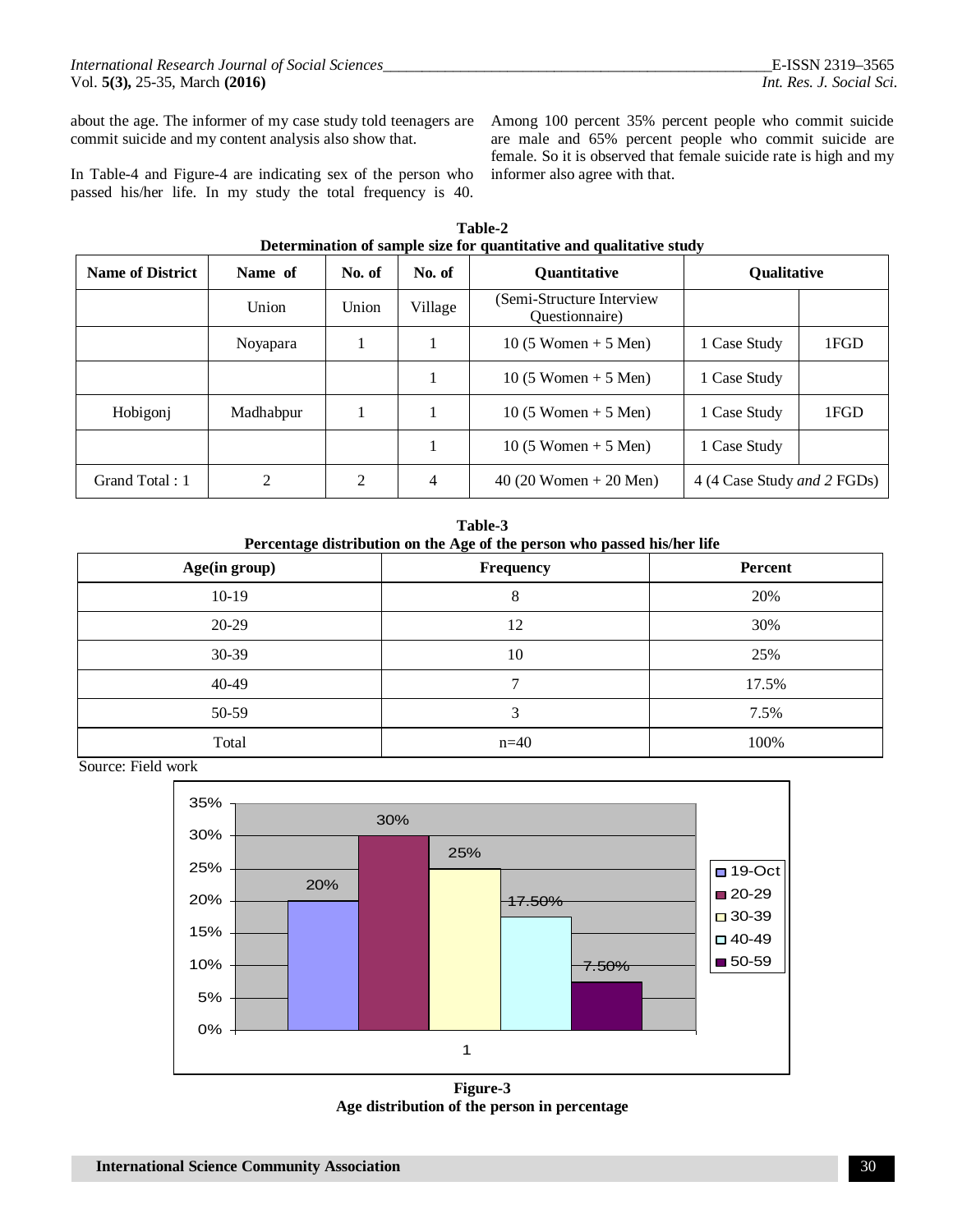| ташс-т                                    |           |         |  |  |
|-------------------------------------------|-----------|---------|--|--|
| Sex of the person who passed his/her life |           |         |  |  |
| Sex(in group)                             | Frequency | Percent |  |  |
| Male                                      | 14        | 35%     |  |  |
| Female                                    | 26        | 65%     |  |  |
| Total                                     | $n=40$    | 100     |  |  |

**Table-4**

Source: Field work



**Figure-4 Sex distribution of the person in percentage**

| Education of the person who passed his/her life |                  |         |                  |         |                  |         |
|-------------------------------------------------|------------------|---------|------------------|---------|------------------|---------|
| <b>Education</b>                                | <b>Sex</b>       |         |                  |         | <b>Total</b>     |         |
|                                                 | Male             |         | Female           |         |                  |         |
|                                                 | <b>Frequency</b> | Percent | <b>Frequency</b> | Percent | <b>Frequency</b> | Percent |
| Primary                                         | 2                | 14.29   |                  | 3.85    | 3                | 7.5%    |
| Under S.S.C                                     |                  |         | 2                | 7.69    | $\overline{2}$   | 5%      |
| H.S.C                                           | $\mathfrak{D}$   | 14.29   | 3                | 11.54   | 5.               | 12.5%   |
| Graduation                                      |                  | 7.14    | $\mathfrak{D}$   | 7.69    | 3                | 7.5%    |
| Illiterate                                      | 01               | 7.14    | 6                | 23.08   | 7                | 17.5%   |
| S.S.C                                           | 8                | 57.14   | 10               | 38.46   | 18               | 45%     |
| Not available                                   |                  |         | 2                | 7.69    | $\mathfrak{D}$   | 5%      |
| Total                                           | $N=14$           | 100%    | $N=26$           | 100%    | $n = 40$         | 100%    |

**Table-5 Education of the person who passed his/her life** 

Source: Field work

In Table-5 and Figure-5 are indicating the education of the person who passed his\her life. In the study the total frequency is six. Among 100%, 45% percent people who commit suicide are S.S.C student and 17.5% percent people who commit suicide are Illiterate. This research told the generally class 8 to 12 student are commit suicide.

In Table-6, describe the suicide of the person which is consider the total frequency is six. Among 100 % people 50% percent people are commit suicide by hanging process and 50% percent people are commit suicide by taking poison.

The total frequency is six is consider of suicide of the person describe by Table-7. Among 100 percent 33.33 percent people commit Egoistic suicide, 50.00 percent people commit Anomic suicide and 16.67 percent people commit suicide have no mention about types.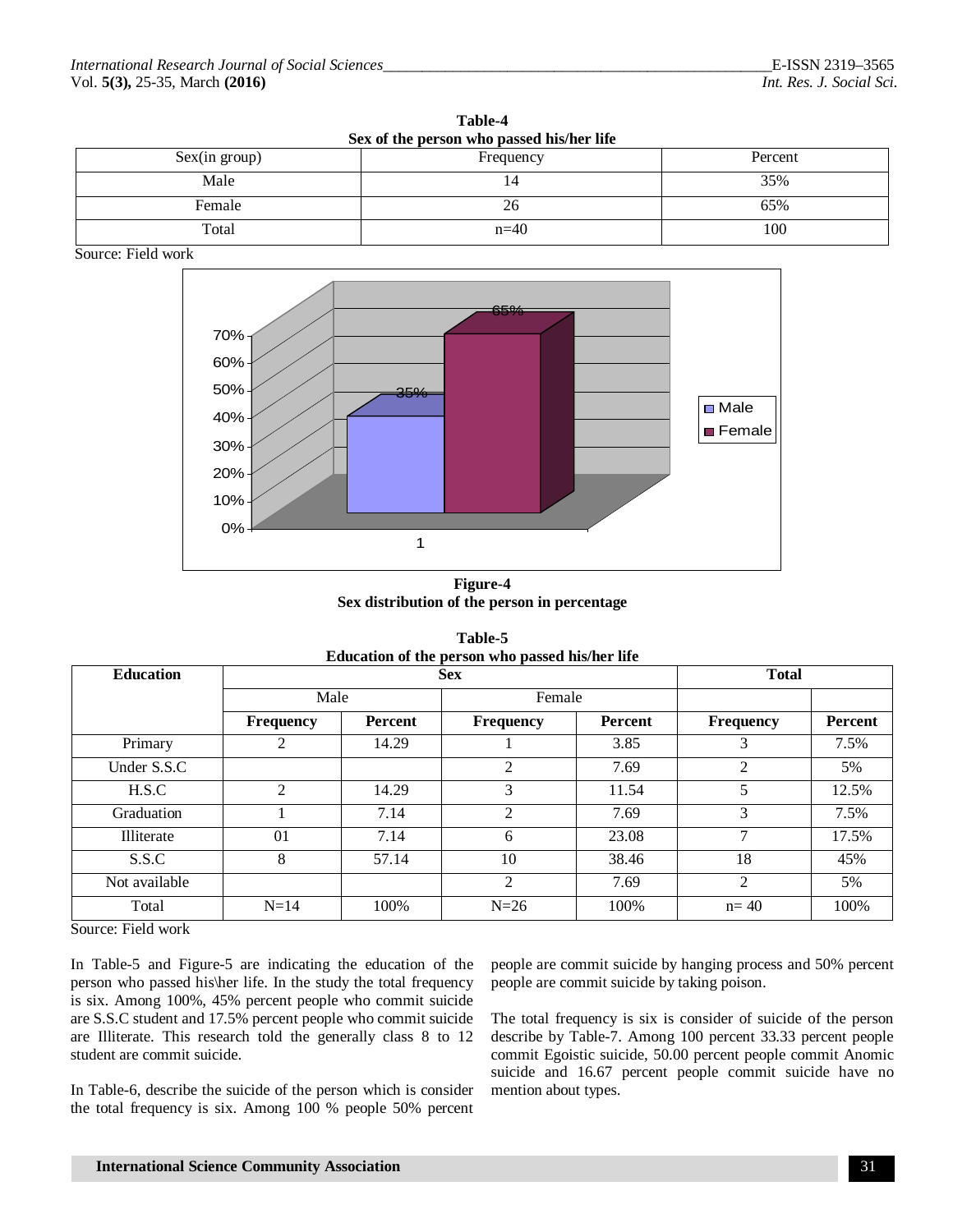The occupation and religion of the person who passed his or her life is described in Table-8. In the study the total frequency is six as well as consider 100 percent, 16.67 percent people are Muslim student, 16.67 percent people are Muslim house wife,

16.67 percent are Muslim worker, 16.67 percent are Muslim have no mention about occupation and 33.33 percent people are Hindu house wife. So it is observed that the suicide rate is high among Muslim people and most of them are house wife.



**Figure-5 Education of the person in percentage**

| Table-6                   |  |  |  |
|---------------------------|--|--|--|
| <b>Process of suicide</b> |  |  |  |

| <b>Process</b> | <b>Frequency</b> | Percent |
|----------------|------------------|---------|
| Hanging        |                  | 50      |
| Took poison    |                  | 50      |
| Total          | $n=6$            | 100     |

Source: The Daily Star newspaper, January (16-31), 2011

|  | <b>Table-7</b> |
|--|----------------|
|  | nge of enicida |

| <b>Types</b> | Types of suicide<br>Frequency | Percent |
|--------------|-------------------------------|---------|
| Egoistic     | $\overline{2}$                | 33.33   |
| Altruistic   |                               |         |
| Anomic       | 3                             | 50      |
| Fatalistic   |                               |         |
| No mention   |                               | 16.67   |
| Total        | $n=6$                         | 100     |

Source: The Daily Star newspaper, January (16-31), 2011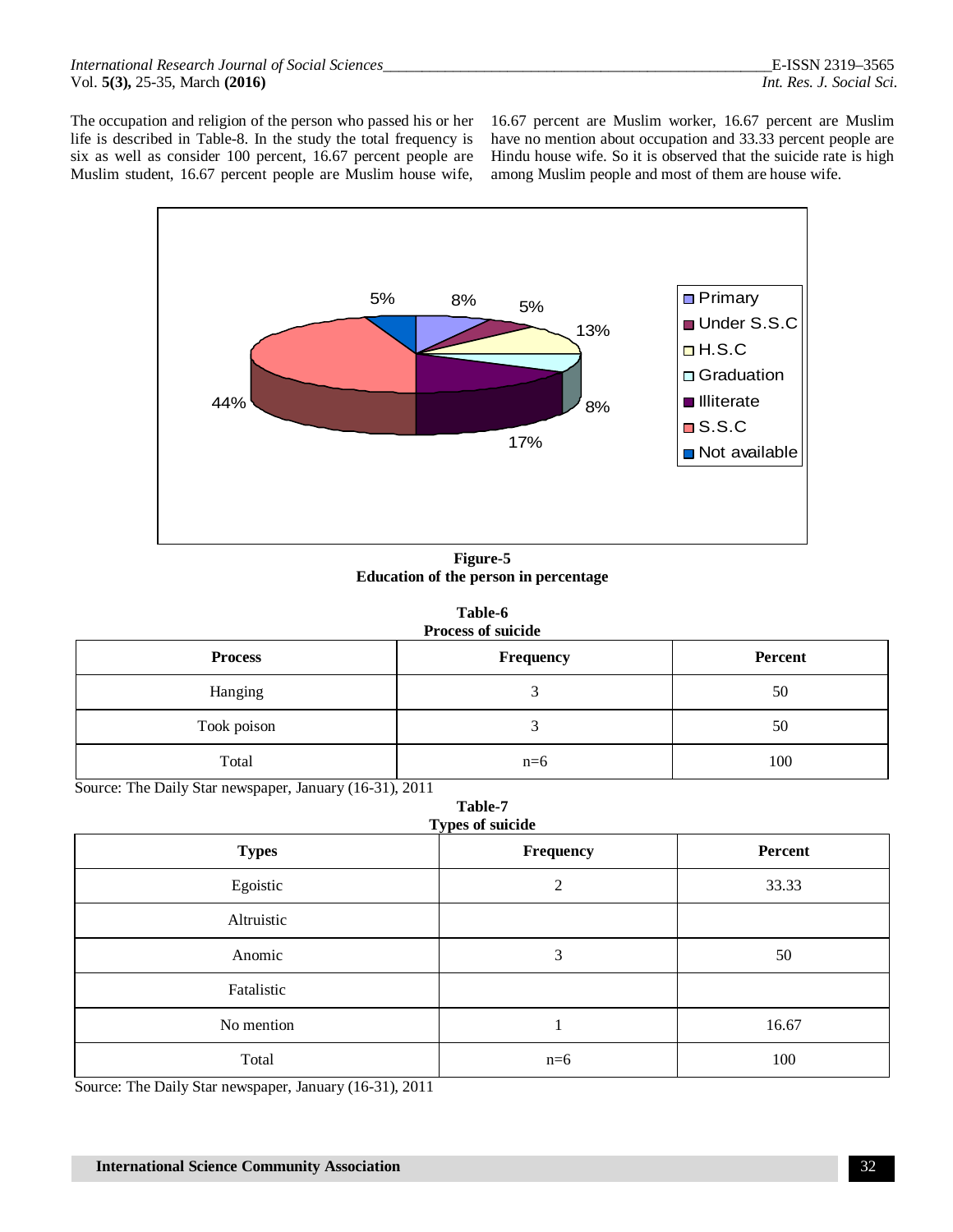| Occupation and religion of the person who passed ms/her life |                  |         |                  |         |                  |         |  |  |  |
|--------------------------------------------------------------|------------------|---------|------------------|---------|------------------|---------|--|--|--|
|                                                              | <b>Religion</b>  |         |                  |         | <b>Total</b>     |         |  |  |  |
| Occupation                                                   | <b>Muslim</b>    |         | Hindu            |         |                  |         |  |  |  |
|                                                              | <b>Frequency</b> | Percent | <b>Frequency</b> | Percent | <b>Frequency</b> | Percent |  |  |  |
| Student                                                      |                  | 16.67   |                  |         |                  | 16.67   |  |  |  |
| House wife                                                   |                  | 16.67   | $\overline{2}$   | 33.33   | 3                | 50      |  |  |  |
| Worker                                                       |                  | 16.67   |                  |         |                  | 16.67   |  |  |  |
| No mention                                                   |                  | 16.67   |                  |         |                  | 16.67   |  |  |  |
| Total                                                        |                  |         |                  |         | $n=6$            | 100     |  |  |  |

**Table-8 Occupation and religion of the person who passed his/her life** 

Source: The Daily Star newspaper, January (16-31), 2011

| SL. No.        |      | <b>Total No. of</b> | <b>Estimated Mid-</b>  | <b>Suicide Rate</b><br>(per $100,000$ ) |  |
|----------------|------|---------------------|------------------------|-----------------------------------------|--|
|                | Year |                     | <b>Year Population</b> |                                         |  |
|                |      | <b>Suicides</b>     | (Lakhs)                |                                         |  |
|                | 2007 | 13                  | 10,856.00              | 10.5                                    |  |
| $\overline{2}$ | 2008 | 18                  | 11,028.00              | 10.3                                    |  |
| 3              | 2009 | 9                   | 11,197.75              | 10.5                                    |  |
| 4              | 2010 | 15                  | 11,365.50              | 10.8                                    |  |
| 5              | 2012 | 20                  | 11,531.30              | 10.8                                    |  |

**Table-9**

# **Major Key Findings**

Sociological analysis of the causes of suicidal behavior reveals that in the cases where it is possible to obtain relevant data, about half of the suicides were primarily "anomic" caused by a social environment characterized by sudden or emphatic changes. The other half was primarily "egoistic" caused by social environments which impaired individuals' bonds to socially given ideals and purposes, thus weakening the bonds with commonly shared meanings, collective activity, values and social purposes. The key evidence from research studies also shows that "relational" problems (unhappy love, family/marital problems); among young women cause seems to be related such problems. The "instrumental'' problems (financial and unemployment problems, failure in life); among the aged of people the main causes are instrumental problems. Moreover, the "health" problems; among middle-aged women causes such problems, and all of above problem are the principal

circumstances preceding suicide. There are major factor for suicide monitored by stress, mental illness, unemployment and substance abuse has reported by world health organization. As a part of the research study, these key studies provided in-depth information about the role of men and women in their households and community to adapt with flood related vulnerabilities.

# **Recommendations**

Suicide prevention strategies are Recommendations with the following: i. Identifying and reducing availability and access to the means of suicide (handguns, toxic substances, etc). ii. Improving health care services, diagnostic procedures, subsequent treatment, promoting supportive and rehabilitation functions for persons affected by suicidal behavior. iii. Increasing knowledge through public education about mental illness and its recognition at an early stage. iv. Supporting media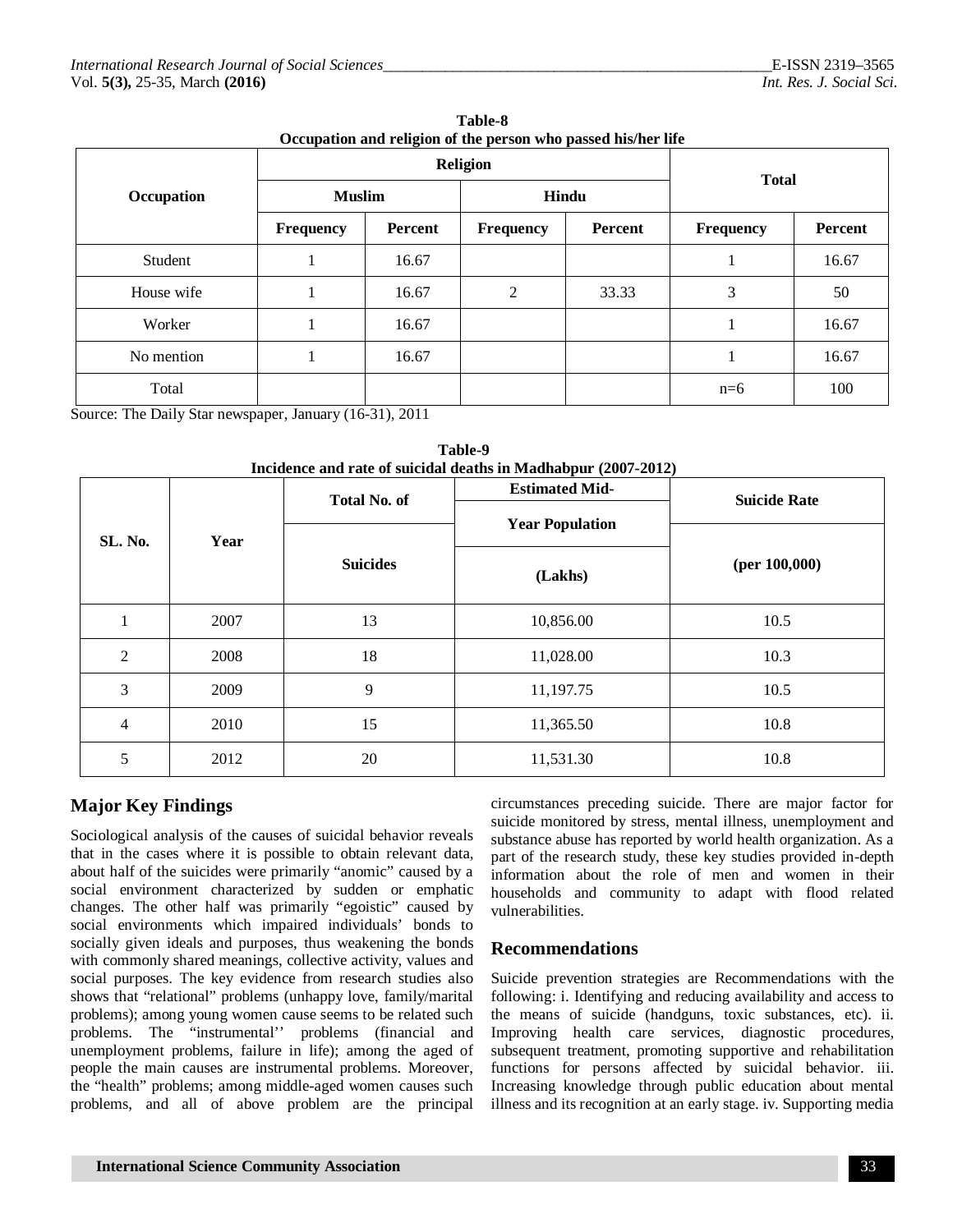*International Research Journal of Social Sciences\_\_\_\_\_\_\_\_\_\_\_\_\_\_\_\_\_\_\_\_\_\_\_\_\_\_\_\_\_\_\_\_\_\_\_\_\_\_\_\_\_\_\_\_\_\_\_\_\_\_*E-ISSN 2319–3565 Vol. **5(3),** 25-35, March **(2016)** *Int. Res. J. Social Sci.*

reporting on suicide and attempted suicide. v. Health care 7. professionals, especially in emergency services, should be trained to identify suicide risk and proactively collaborate with mental health services. vi. Education of both health professionals and the general public should start as early as possible and focus on both risk and protective factors. vii. The media should be involved and trained in suicide prevention and the WHO code of conduct on media behavior in relation to suicide mentality should be promoted. viii. Establishing selfhelp groups, phone help lines and websites for people in crisis situations.

#### **Conclusion**

The research has promise planned in this technique similar with the other state of Madhabpur strategies that have been revealed in current years. There is a longstanding unity on the consideration of maternal health and early childhood improvement, community social development as well as Inuit societal values in Madhabpur. It is now seen after all research and counsel, we understand well about how this area's people influence suicide related activity. And it is believed that meaningful investment in this community is compulsory to decline suicide in Madhabpur. Finally, the associates recognize importance of data the prevention efforts from committing suicide further. So, beneficial data will agree society to be more self-confidence and proactive in preventing suicide.

#### **References**

- **1.** Alexander R.E. (2001). Stress-Related Suicide by Dentists and Other Health Care Workers: Fact or Folklore?. *Journal of the American Dental Association*  132(6), 786-794.
- **2.** Aseltine R.H. and De Martino R. (2004). An Outcome Evaluation of the SOS Suicide Prevention *Program. American Journal of Public Health* 94(3), 446-451.
- **3.** Johansson L, Lindqvist P and Eriksson A. (2006). Teenage suicide cluster formation and contagion: implications for primary care. *Biomedical Central Family Practice,* 7, 32.
- **4.** Brown H. (2003). Suicide by Cop: When It Happens to You, There's Almost Always Police Stress as a Result. Police Stress Line. Middleboro, Massachusetts.
- **5.** Cuellar J. and Curry T.R. (2007). The Prevalence and Co morbidity between Delinquency, Drug Abuse, Suicide Attempts, Physical and Sexual Abuse, and Self-Mutilation Among Delinquent Hispanic Females. *Hispanic Journal of Behavioral Science* 29(1), 68-82.
- **6.** Etiason S. (2009). Murder-suicide: A review of the recent literature. *Journal of the American Academy of Psychiatry and the Law,* 37(3), 371-376.
- **7.** Fawcett J. (2001). Treating Impulsivity and Anxiety in the Suicidal Patient. *Annals of the New York Academy of Sciences* 932, 94-105.
- **8.** Conwell Y., Duberstein P.R., Connor K., Eberiy S., Cox C. and Caine E.D (2002). Access to Firearms and Risk for Suicide in Middle-aged and Older Adults. *American Journal of Geriatric Psychiatry,* 10(4), 407-416.
- **9.** Frierson R.L., Melikian M. and Wadman P.C. (2002). Principles of Suicide Risk Assessment. How to Interview Depressed Patients and Tailor Treatment. *Postgraduate Medicine*, 112(3), 65-71.
- **10.** Osterweil N. (2007). APA: Simple Screen Improves Suicide Risk Assessment. *Psychiatric Times* May 25.
- **11.** Qtn P., Agerbo E. and Mortensen P.B. (2003). Suicide Risk in Relation to Socioeconomtc, Demographic, Psychiatric and Familial Factors: A National Register-Based Study of All Suicides in Denmark, 1981-1997. American *Journal of Psychiatry* 160, 765-772.
- **12.** Russell ST. and K. Joyner (2001). Adolescent Sexual Orientation and Suicide Risk: Evidence from a National Study." American *Journal of Public Health* 91(8), 1276- 1281.
- **13.** Kim Young-Shin (2008). Bullying and Being Bullied Linked to Suicide in Children, Review of Studies Suggests. Science *Daily.* 19.
- **14.** Reuter-Rice K. (2008). Mate Adolescent Bullying and the School Shooter. *Journal of school Nursing* 24(6), 350-359.
- **15.** Frileux S., Lelievre C., Munoz Sastre M.T., Mullet E. and Sorum P.C. (2003). When is Physician Assisted Suicide or Euthanasia Acceptable?, *Journal of Medical Ethics* 29, 330-336.
- **16.** Horowitz M.J., Siegel B., Holen A., Bonanno G.A., Milgrath C. and Stinson C.H. (2003). Diagnostic Criteria for Complicated Grief Disorder. *Am J Psychiatry,*154:7, 904-910.
- **17.** JAMA Patient Page(2005). Suicide. *Journal of the American Medical Association,* 293(20).
- **18.** Neimeyer R.A., Prigerson H.G. and Davies B. (2002). Mourning and Meaning. *American Behavioral Scientist*  46(2), 235-251.
- **19.** Palmer LI. (2003). The Legal and Political Future of Physician-Assisted Suicide. *Journal of the American Medical Association* 289(17).
- **20.** Gibbons R.D., K. Hur O.K. Bhaumik and J.J. Mann (2006). The Relationship between Antidepressant Prescription Rates and Rate of early Adolescent Suicide. *American Journal of Psychiatry* 163(11), 1898-1904.
- **21.** Rask K., Kaunonen M. and Paunonen-llmonen M. (2002). Adolescent Coping with Grief after the Death of